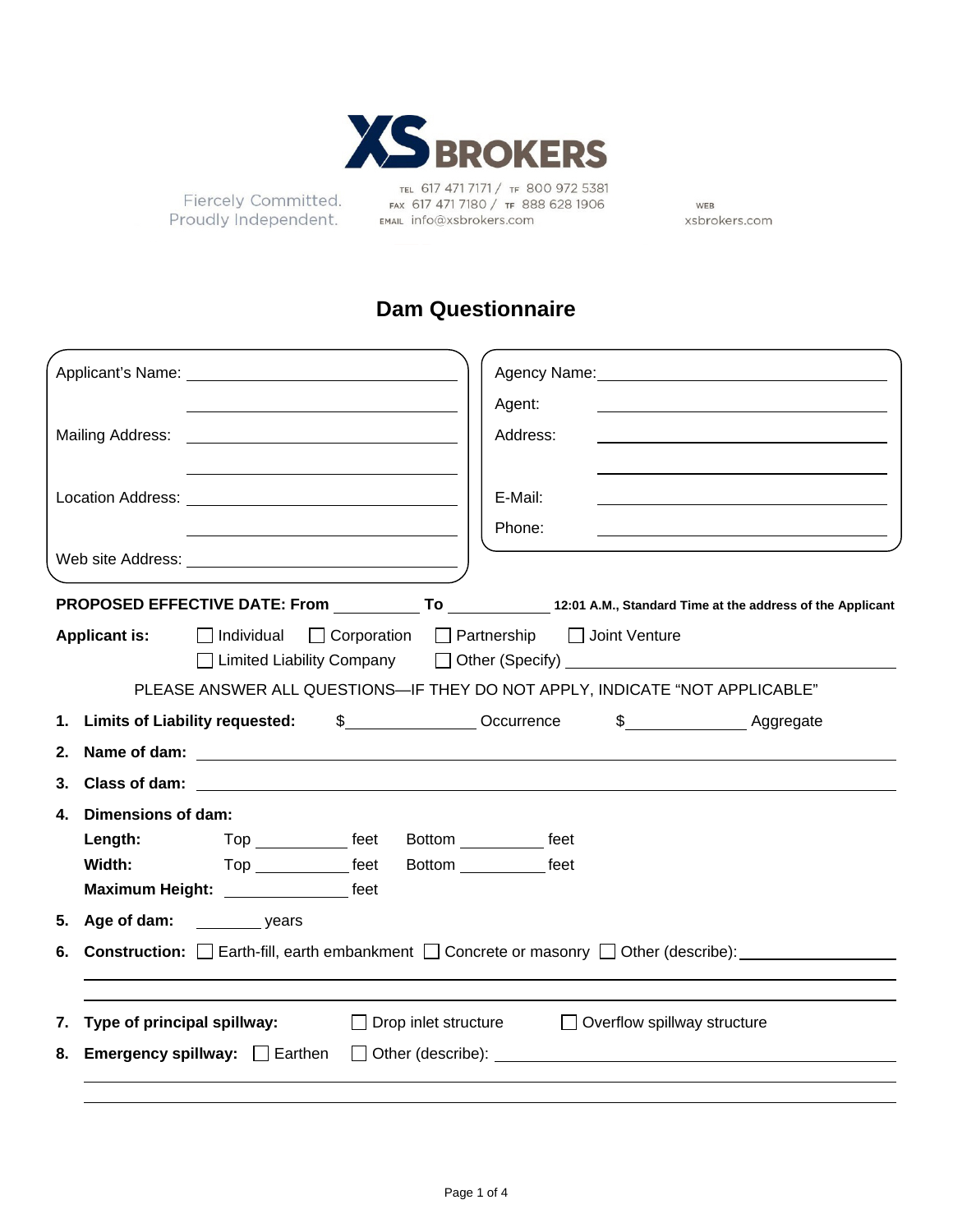| 9.  |                                                                                        | Water contained by dam: $\Box$ River or rain run-off fed<br>$\Box$ River or stream fed<br>$\Box$ Underground spring fed<br>Total surface acres of water contained by dam: _________________________________ |                             |                             |                          |                    |                                  |                                  |                                         |              |        |                             |            |
|-----|----------------------------------------------------------------------------------------|-------------------------------------------------------------------------------------------------------------------------------------------------------------------------------------------------------------|-----------------------------|-----------------------------|--------------------------|--------------------|----------------------------------|----------------------------------|-----------------------------------------|--------------|--------|-----------------------------|------------|
| 10. |                                                                                        |                                                                                                                                                                                                             |                             |                             |                          |                    |                                  |                                  |                                         |              |        |                             |            |
| 11. |                                                                                        |                                                                                                                                                                                                             |                             |                             |                          |                    |                                  |                                  |                                         |              |        |                             |            |
| 12. |                                                                                        |                                                                                                                                                                                                             |                             |                             |                          |                    |                                  |                                  |                                         |              |        |                             |            |
|     | *ATTACH COPY OF MOST RECENT INSPECTION AND ADVISE STATUS OF ANY RECOMMENDATIONS.*      |                                                                                                                                                                                                             |                             |                             |                          |                    |                                  |                                  |                                         |              |        |                             |            |
| 13. |                                                                                        |                                                                                                                                                                                                             |                             |                             |                          |                    |                                  |                                  |                                         |              |        |                             |            |
| 14. | Downstream Development: Approximate width of affected flood plain ______________ miles |                                                                                                                                                                                                             |                             |                             |                          |                    |                                  |                                  |                                         |              |        |                             |            |
|     | <b>Downstream</b>                                                                      | <b>Miles Downstream from Dam</b>                                                                                                                                                                            |                             |                             |                          |                    |                                  |                                  | <b>Loss of Life</b><br><b>Potential</b> |              |        |                             |            |
|     | <b>Development</b>                                                                     | $0 - \frac{1}{4}$                                                                                                                                                                                           | $\frac{1}{4} - \frac{1}{2}$ | $\frac{1}{2} - \frac{3}{4}$ | $\frac{3}{4} - 1$        | $1 - 1\frac{1}{4}$ | $1\frac{1}{4}$<br>$1\frac{1}{2}$ | $1\frac{1}{2}$<br>$1\frac{3}{4}$ | $1\frac{3}{4} - 2$                      | 2 or<br>more | None   | $1 - 10$                    | Over<br>10 |
|     | Buildings-agricultural                                                                 | $\Box$                                                                                                                                                                                                      | $\Box$                      | $\Box$                      | $\Box$                   | $\Box$             | $\Box$                           | $\Box$                           | $\Box$                                  |              |        | $\mathcal{L}_{\mathcal{A}}$ | $\sim$     |
|     | Buildings-commercial                                                                   | $\Box$                                                                                                                                                                                                      | $\Box$                      | $\Box$                      | $\Box$                   | $\Box$             | $\Box$                           |                                  | $\Box$                                  | П            |        | $\Box$                      | $\Box$     |
|     | Buildings-industrial                                                                   | $\Box$                                                                                                                                                                                                      | П                           | $\Box$                      | $\Box$                   | $\Box$             | $\Box$                           |                                  | $\Box$                                  | П            |        | $\Box$                      | $\Box$     |
|     | Campgrounds                                                                            | $\Box$                                                                                                                                                                                                      | $\Box$                      | $\Box$                      | $\Box$                   | $\Box$             | $\Box$                           |                                  | $\Box$                                  | П            |        |                             | $\Box$     |
|     | Dams-other                                                                             | $\Box$                                                                                                                                                                                                      | $\Box$                      | $\Box$                      | $\Box$                   | $\mathbf{L}$       | П                                |                                  | $\Box$                                  |              |        |                             |            |
|     | Homes-occupied                                                                         | $\Box$                                                                                                                                                                                                      | П                           | П                           | $\Box$                   | П                  | $\Box$                           | $\Box$                           | $\Box$                                  | П            | $\Box$ | $\Box$                      | $\Box$     |
|     | Homes-unoccupied                                                                       | $\Box$                                                                                                                                                                                                      | $\Box$                      | $\Box$                      | $\Box$                   | $\Box$             | $\Box$                           |                                  | П                                       | $\Box$       | J.     | $\Box$                      | $\Box$     |
|     | Hospitals                                                                              | $\Box$                                                                                                                                                                                                      | $\Box$                      | $\Box$                      | $\Box$                   | $\Box$             | $\Box$                           | П                                | $\overline{\phantom{0}}$                | П            | П      | $\Box$                      | $\Box$     |
|     | Parks-recreational                                                                     | $\Box$                                                                                                                                                                                                      | $\Box$                      | $\Box$                      | П                        | $\Box$             | $\Box$                           |                                  | $\Box$                                  | П            | $\Box$ | $\Box$                      | $\Box$     |
|     | Railroads or railroad<br>bridges                                                       | $\Box$                                                                                                                                                                                                      | П                           | $\Box$                      | $\Box$                   | П                  | $\Box$                           | $\Box$                           | $\Box$                                  | П            | $\Box$ | $\Box$                      | $\Box$     |
|     | Roads or bridges                                                                       | $\Box$                                                                                                                                                                                                      |                             | ٦                           | $\overline{\phantom{a}}$ |                    | $\Box$                           |                                  | $\Box$                                  |              |        | $\Box$                      |            |
|     | Schools                                                                                | $\Box$                                                                                                                                                                                                      |                             | $\Box$                      | $\sim$                   | $\mathsf{L}$       | $\Box$                           |                                  | $\Box$                                  |              |        |                             |            |
|     | Utilities-overhead                                                                     | $\Box$                                                                                                                                                                                                      | П                           |                             |                          |                    | $\Box$                           |                                  | $\Box$                                  | П            |        |                             | $\Box$     |
|     | Other-describe below                                                                   | $\Box$                                                                                                                                                                                                      |                             |                             |                          | $\sim$             | $\Box$                           |                                  |                                         |              |        |                             |            |

Description of other: **container** and the property of  $\theta$ 

## **15. During the past three years has any company canceled, declined or refused to issue similar insurance to the applicant?** (Not applicable in Missouri) ......................................................................... Yes No

If yes, explain:

## **16. Prior Carrier Information:**

|                      | Year: | Year: | Year: | Year: | Year: |
|----------------------|-------|-------|-------|-------|-------|
| <b>Carrier</b>       |       |       |       |       |       |
| <b>Policy No.</b>    |       |       |       |       |       |
| Coverage             |       |       |       |       |       |
| <b>Total Premium</b> |       |       |       |       |       |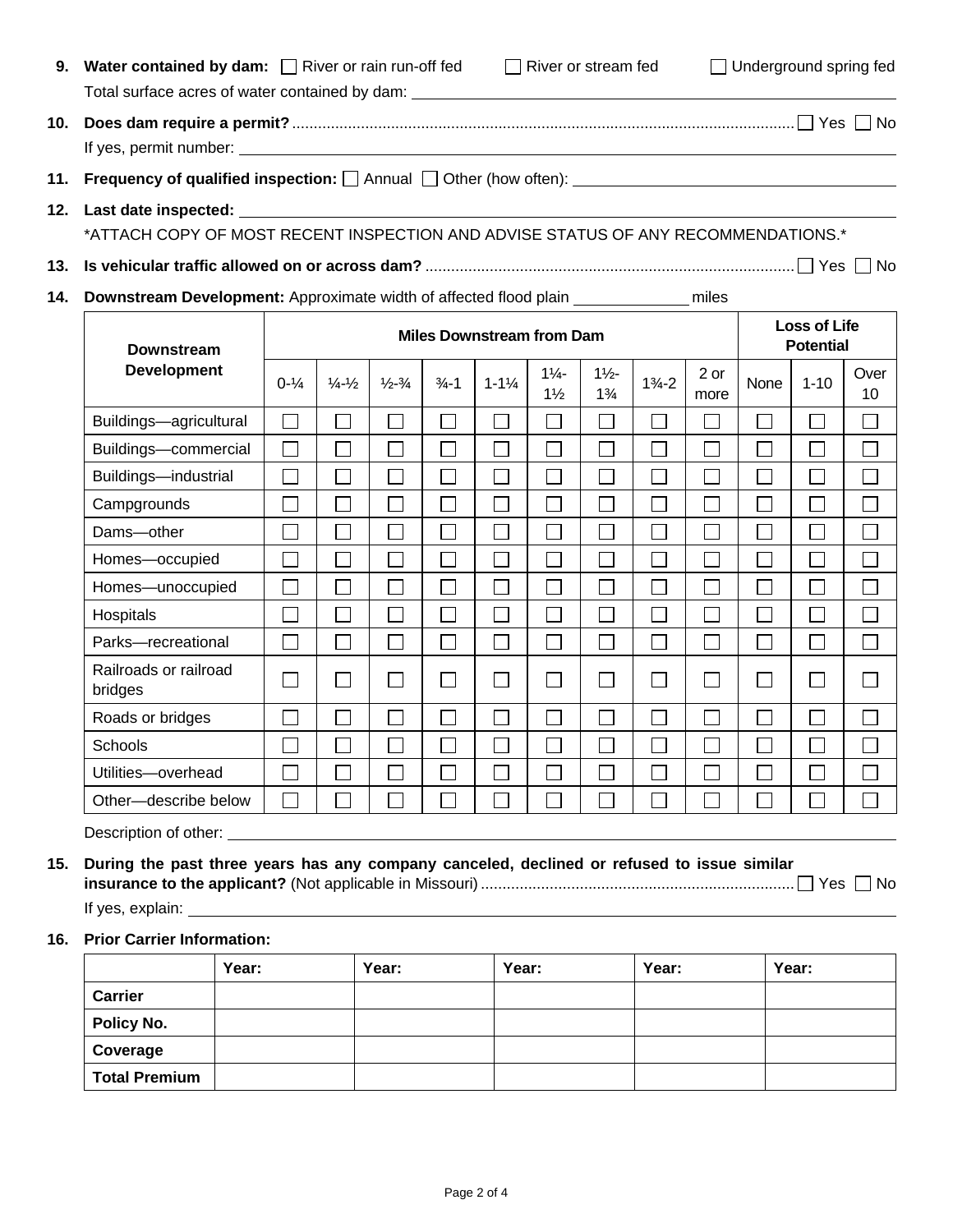## **17. Loss History—Five Year Period:**

| Indicate all claims or losses (regardless of fault and whether or not insured) or occurrences that may give<br>Check if no losses last five years.<br>rise to claims for the prior five years. |                            |                |                           |                                            |  |  |
|------------------------------------------------------------------------------------------------------------------------------------------------------------------------------------------------|----------------------------|----------------|---------------------------|--------------------------------------------|--|--|
| Date of<br><b>Loss</b>                                                                                                                                                                         | <b>Description of Loss</b> | Amount<br>Paid | Amount<br><b>Reserved</b> | <b>Claim Status</b><br>(Open or<br>Closed) |  |  |
|                                                                                                                                                                                                |                            |                |                           |                                            |  |  |
|                                                                                                                                                                                                |                            |                |                           |                                            |  |  |
|                                                                                                                                                                                                |                            |                |                           |                                            |  |  |
|                                                                                                                                                                                                |                            |                |                           |                                            |  |  |
|                                                                                                                                                                                                |                            |                |                           |                                            |  |  |

This questionnaire does not bind the applicant nor the Company to complete the insurance, but it is agreed that the information contained herein shall be the basis of the contract should a policy be issued.

**FRAUD WARNING:** Any person who knowingly and with intent to defraud any insurance company or other person files an application for insurance or statement of claim containing any materially false information or conceals for the purpose of misleading, information concerning any fact material thereto commits a fraudulent insurance act, which is a crime and subjects such person to criminal and civil penalties. **(Not applicable to Nebraska, Oregon or Vermont).** 

**NOTICE TO COLORADO APPLICANTS:** It is unlawful to knowingly provide false, incomplete, or misleading facts or information to an insurance company for the purpose of defrauding or attempting to defraud the company. Penalties may include imprisonment, fines, denial of insurance, and civil damages. Any insurance company or agent of an insurance company who knowingly provides false, incomplete, or misleading facts or information to a policy holder or claimant for the purpose of defrauding or attempting to defraud the policy holder or claimant with regard to a settlement or award payable from insurance proceeds shall be reported to the Colorado Division of Insurance within the Department of Regulatory Agencies.

**WARNING TO DISTRICT OF COLUMBIA APPLICANTS:** It is a crime to provide false or misleading information to an insurer for the purpose of defrauding the insurer or any other person. Penalties include imprisonment and/or fines. In addition, an insurer may deny insurance benefits if false information materially related to a claim was provided by the applicant.

**NOTICE TO FLORIDA APPLICANTS:** Any person who knowingly and with intent to injure, defraud, or deceive any insurer files a statement of claim or an application containing any false, incomplete, or misleading information is guilty of a felony of the third degree.

**NOTICE TO LOUISIANA APPLICANTS:** Any person who knowingly presents a false or fraudulent claim for payment of a loss or benefit or knowingly presents false information in an application for insurance is guilty of a crime and may be subject to fines and confinement in prison.

**NOTICE TO MAINE APPLICANTS:** It is a crime to knowingly provide false, incomplete or misleading information to an insurance company for the purpose of defrauding the company. Penalties may include imprisonment, fines or a denial of insurance benefits.

**NOTICE TO MINNESOTA APPLICANTS:** A person who files a claim with intent to defraud or helps commit a fraud against an insurer is guilty of a crime.

**NOTICE TO OHIO APPLICANTS:** Any person who knowingly and with intent to defraud any insurance company files an application for insurance or statement of claim containing any materially false information or conceals for the purpose of misleading, information concerning any fact material thereto commits a fraudulent insurance act, which is a crime and subjects such person to criminal and civil penalties.

**NOTICE TO OKLAHOMA APPLICANTS:** Any person who knowingly, and with intent to injure, defraud or deceive any insurer, makes any claim for the proceeds of an insurance policy containing any false, incomplete or misleading information is guilty of a felony.